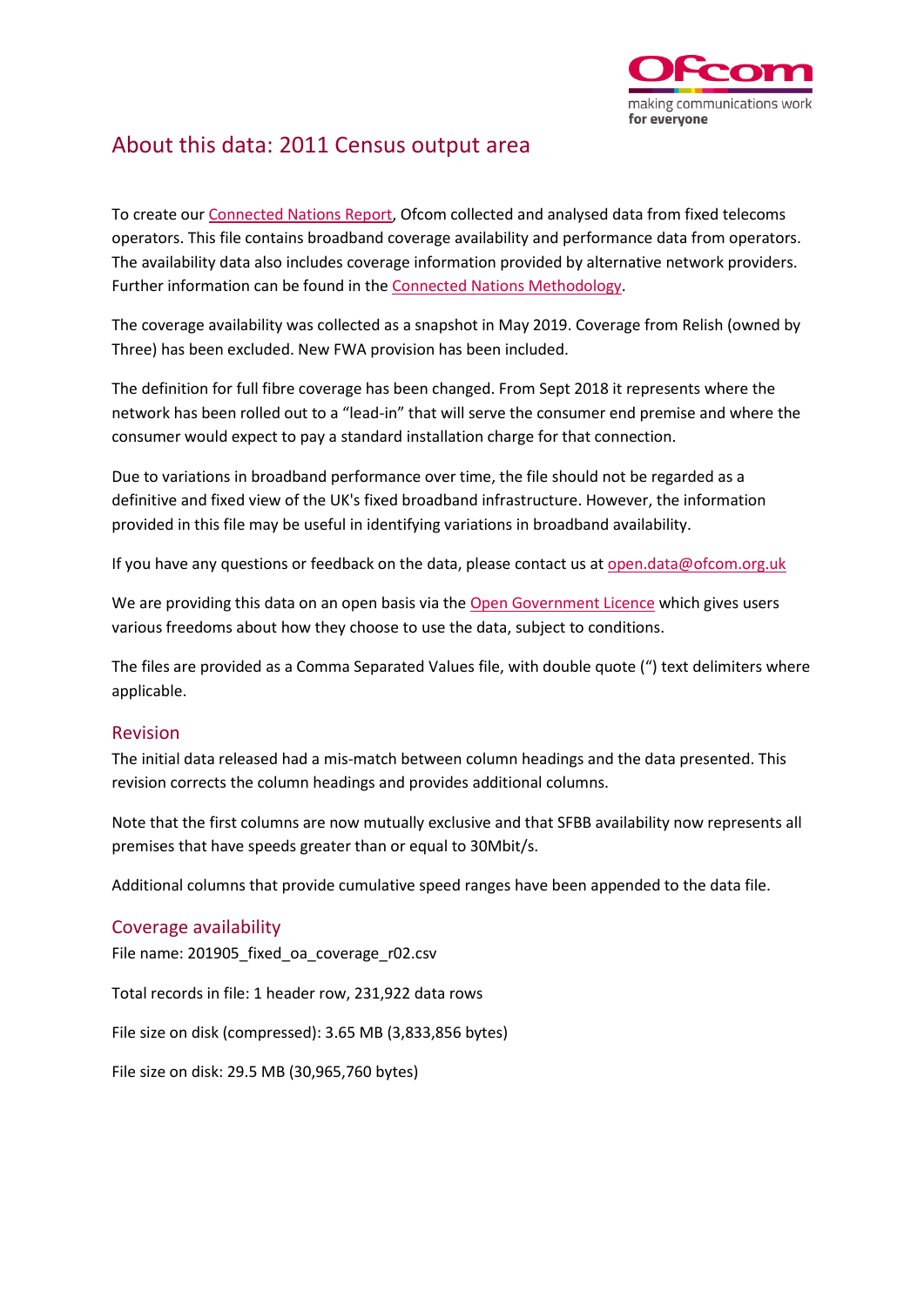

## Column headers and what they represent

| <b>Current headers</b>                                | <b>Note</b>                                                                                                                                                                                   |
|-------------------------------------------------------|-----------------------------------------------------------------------------------------------------------------------------------------------------------------------------------------------|
| <b>OA11</b>                                           | Output Area Codes, such as E00000001                                                                                                                                                          |
| All premises                                          | Count of all premises, in scope, based on Ordnance<br>Survey AddressBase® Premium Epoch 60                                                                                                    |
| All matched premises                                  | Count of all premises matched to operator records with<br>a non-zero recorded coverage. Unmatched premises<br>are unclassified                                                                |
| SFBB availability (% premises)                        | Percentage of premises that have Superfast Broadband<br>(30Mbit/s or greater) coverage                                                                                                        |
| <b>UFBB availability (%</b>                           | Percentage of premises that have Ultrafast Broadband                                                                                                                                          |
| premises)                                             | (300Mbit/s or greater) coverage                                                                                                                                                               |
| Full Fibre availability (%                            | Percentage of premises that have coverage from a full                                                                                                                                         |
| premises)                                             | fibre service                                                                                                                                                                                 |
| % of premises unable to                               | Percentage of premises that do not have access to                                                                                                                                             |
| receive 2Mbit/s                                       | services above 2Mbit/s                                                                                                                                                                        |
| % of premises unable to                               | Percentage of premises that do not have access to                                                                                                                                             |
| receive 5Mbit/s                                       | services above 5Mbit/s                                                                                                                                                                        |
| % of premises unable to                               | Percentage of premises that do not have access to                                                                                                                                             |
| receive 10Mbit/s                                      | services above 10Mbit/s                                                                                                                                                                       |
| % of premises unable to                               | Percentage of premises that do not have access to                                                                                                                                             |
| receive 30Mbit/s                                      | services above 30Mbit/s                                                                                                                                                                       |
| % of premises below the USO                           | Percentage of premises that do not have access to<br>download speeds at or above 10Mbit/s and upload<br>speeds at or above 1Mbit/s including non-matched<br>records and zero predicted speeds |
| % of premises able to receive                         | Percentage of premises with Decent Broadband from                                                                                                                                             |
| decent broadband from FWA                             | <b>Fixed Wireless Access provision</b>                                                                                                                                                        |
| % of premises able to receive<br><b>SFBB from FWA</b> | Percentage of premises with Superfast Broadband<br>(30Mbit/s or above) from Fixed Wireless Access<br>provision                                                                                |
| % of premises with NGA                                | Percentage of premises with Next Generation Access                                                                                                                                            |
| Number of premises with                               | Number of premises that have Superfast Broadband                                                                                                                                              |
| <b>SFBB availability</b>                              | (30Mbit/s or greater) coverage                                                                                                                                                                |
| Number of premises with                               | Number of premises that have Ultrafast Broadband                                                                                                                                              |
| <b>UFBB</b> availability                              | (300Mbit/s or greater) coverage                                                                                                                                                               |
| Number of premises with Full                          | Number of premises that have coverage from a full                                                                                                                                             |
| Fibre availability                                    | fibre service                                                                                                                                                                                 |
| Number of premises unable                             | Number of premises that do not have access to services                                                                                                                                        |
| to receive 2Mbit/s                                    | above 2Mbit/s                                                                                                                                                                                 |
| Number of premises unable                             | Number of premises that do not have access to services                                                                                                                                        |
| to receive 5Mbit/s                                    | above 5Mbit/s                                                                                                                                                                                 |
| Number of premises unable                             | Number of premises that do not have access to services                                                                                                                                        |
| to receive 10Mbit/s                                   | above 10Mbit/s                                                                                                                                                                                |